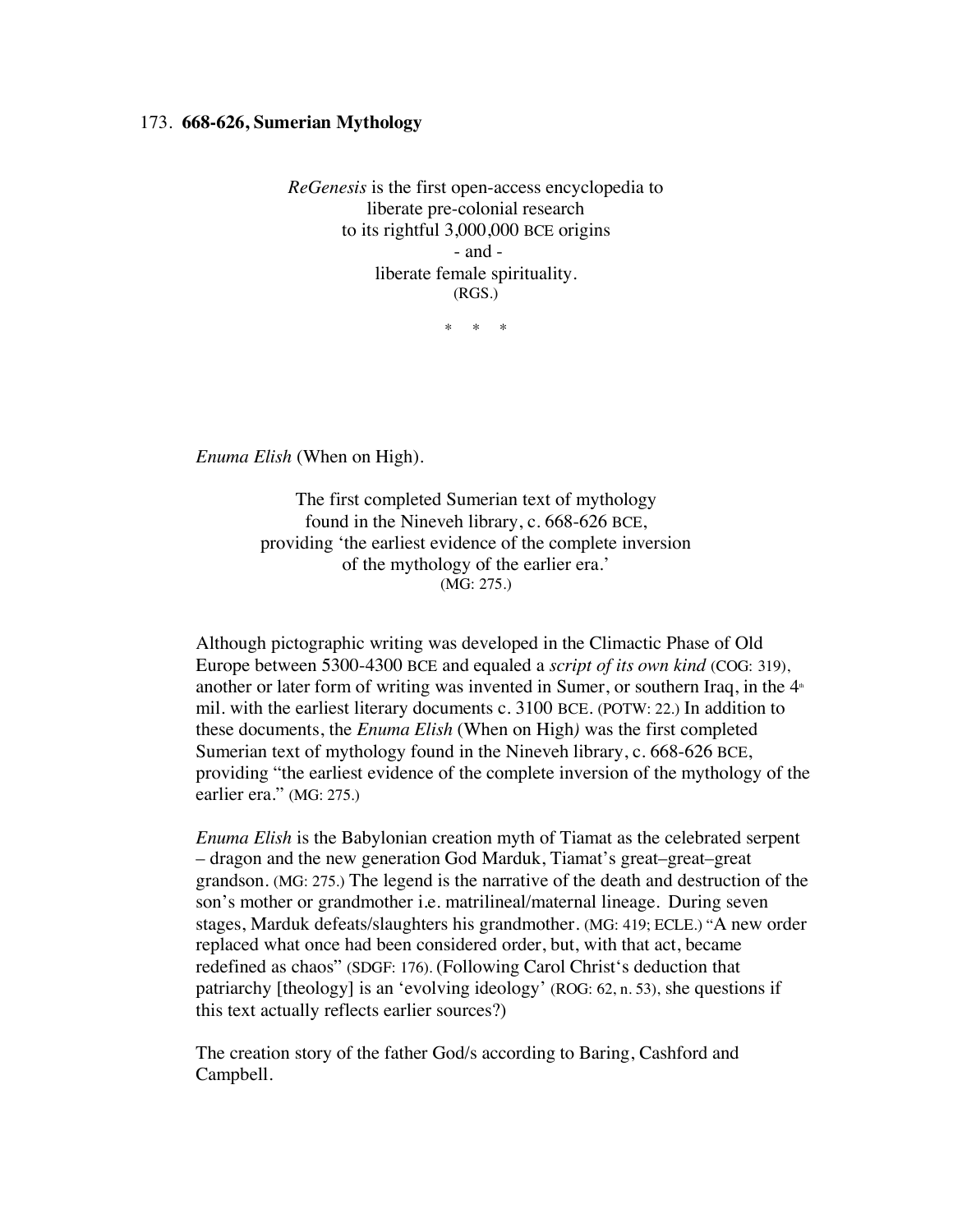The defeat of the serpent goddess marked the end of a culture, and the end of the Neolithic way of perceiving life, which very soon becomes almost inaccessible; for the victory of a solar god creates a new way of living, a new way of relating to the divine by identifying with the god's power of conquest, the victory over darkness that the sun wins each dawn (MG: 280). … [Also] the violent image of conquest in *Enuma Elish* sets the paradigm of the Iron Age as one of conflict between the older mythology of the mother goddess and the new myths of the Aryan and Semitic father gods. The father gods struggled for supremacy in Mesopotamia, Persia, India, Anatolia, Canaan and Greece and less obviously, in Egypt. But Marduk was the first god to vanquish the mother goddess and take her place as creator of life (MG: 275).

The myth validates, as Campbell says, 'not only a new social order but also a new psychology. … A new structure of human thought and feeling, over interpreted as a cosmic reach. ... We have now entered a theater of myth that the rational, non–mythic mind can comprehend without aid, where the art of politics, the art of gaining power over men [?], received for all time its celestial model (MG: 280-281; MOG: 80-81).

Further creation aspects including female subjugation:

The *Enuma Elish*–the Babylonian epic creation composed during the latter half of the second millennium BCE and performed at the New Year Festival every year for nearly two thousand years–shows that before the king could assume absolute power, women had to be totally subjugated. In it the assembly asks the god Marduk to destroy the goddess Tiamat – the original progenitor and creator of all, once equated, like Nammu, with the primeval sea, but now associated with inertia, chaos and anarchy, opposed to the emerging forces of activity and order (PPSF: 63).

Various dating considerations for Tiamat in *Re-Genesis* include BCE entries: 2500, Inanna Holder of the Me; 2300, Sumerian Transitions; 2000, Babylonian Mythology; 1650, Hurrians and Goddess Tiamat; and 587-500, Demise of Sumerian and Babylonian Goddesses. Dates will be adjusted as further information becomes available.

We know of the epic only from tablets unearthed in AD 1848 from the library of Assurbanipal, the last king of Assyria, who immolated himself in the flames of his burning palace in 626 BC, but it dates to the era 1,000 years earlier, when Semitic Amorite Hammurabian dynasty came to power in Babylonia about 1750 BC. The first mention of the epic comes in a tablet of about 1580 BC (MG: 275- 276).

Tim Callahan adds that various translations, interpretations, and discoveries have resulted in a lack of dating consensus for Mesopotamian myths and tablets, including *Enuma Elish* 1600-1100 BCE that may stretch back to the Ziusudra 2300 BCE tablets.

Just as there are varying accounts of creation in the Bible, so also do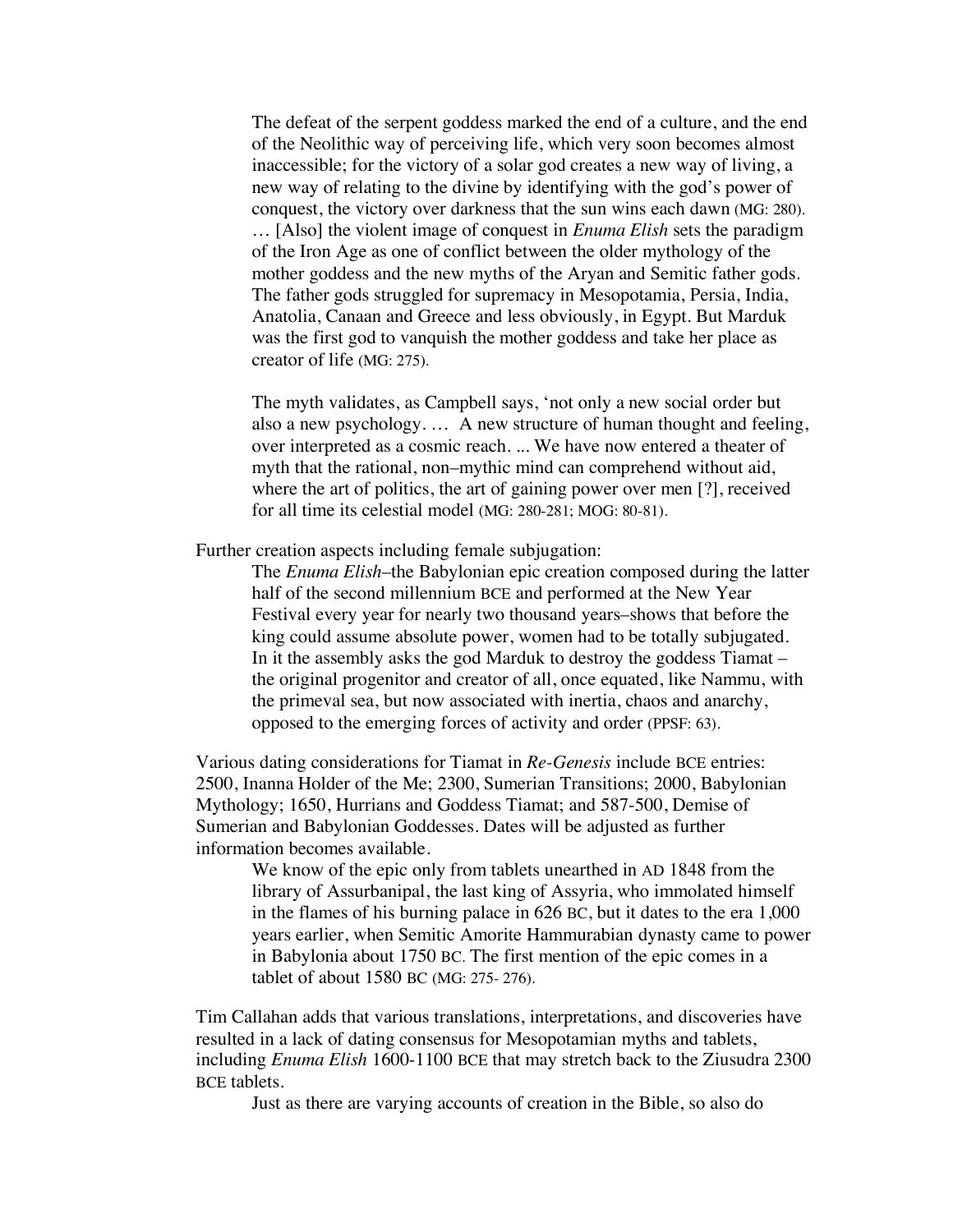the Mesopotamian accounts to which they relate differ. There are three Mesopotamian stories dealing with the creation, the flood and the 'fallen', or more properly, limited, state of humankind. These are *Adapa, Atrahasis*  and *Enuma Elish.* In addition to these, motifs scattered through the epic of *Gilgamesh* impinge on the creation, the flood and the mortality of humans (SOTB: 32).

Further research and discussions on myths, epics, and tablet dating challenges:

- Baring, Anne, and Jules Cashford. *The Myth of the Goddess: Evolution of an Image*. London, England: Viking, 1991. 175-224 (MG.)
- Callahan, Tim. *Secret Origins of the Bible.* Altadena, CA: Millennium Press, 2002. 30-55. (SOTB.)
- Campbell, Joseph. *The Masks of God: Occidental Mythology.* Harmondsworth, England: Penguin Books, 1984. 80-81. (MOG.)
- Dalley, Stephanie. *Myths from Mesopotamia: Creation, the Flood, Gilgamesh, and Others*. Oxford, England: Oxford University Press, 1989. 228-229. (MFMC.)
- Gadotti, Alhena. "Portraits of the Feminine in Sumerian Literature." *Journal of the American Oriental Society* 131.2 (Apr.-Jun. 2011): 195-206. (PFS.)
- Kramer, Samuel Noah. *From the Poetry of Sumer*. Berkeley: University of California, 1979. (FPS.)
- Long, Asphodel. "The Goddess in Judaism: An Historical Perspective." *The Absent Mother: Restoring the Goddess to Judaism and Christianity.* Ed. Alix Pirani. Hammersmith, London, England: Mandala, 1991. 34-46. (GJ.)
- Nilson, Sherrill V. *Gilgamesh in Relationship: A Feminist, Kleinian Hermeneutic of the Contemporary Epic.* Diss. CIIS, 2000. Ann Arbor, MI: ProQuest/UMI, 2000. (Publication No. AAT 9992393.) (GIR.)
- Sandars, N. K. *Epic of Gilgamesh: An English Version with an Introduction.* Harmondsworth, England: Penguin Books, 1971. (EOG.)
- Starhawk. *Truth or Dare: Encounters with Power, Authority, and Mystery.* San Francisco, CA: Harper & Row, 1987. 32-40. (TDE.)
- Stanton, Elizabeth C. *The Woman's Bible*. Seattle, WA: Coalition Task Force on Women and Religion, 1974. (TWB.)

For the full "Enuma Elish" translation:

Thomas, D. Winton, Ed. Trans. "The Epic of Creation." *Documents from Old Testament Times*. London, England: T. Nelson, 1958. (EOC: 10-11.)

Further *Enuma Elish* research and interpretations:

- Jacobsen, Thorkild. "The Battle between Marduk and Tiamat." *American Oriental Society* 88.1 (Jan.-Mar. 1968): 104-108. (BBM.)
- James, Edward Oliver. *Ancient Gods: The History and Diffusion of Religion in the Ancient Near East and the Eastern Mediterranean.* London, England: Weidenfeld & Nicolson, 1960. 87-90. (AG.)
- Kramer, Samuel Noah. "Sumerian Historiography." *Israel Exploration*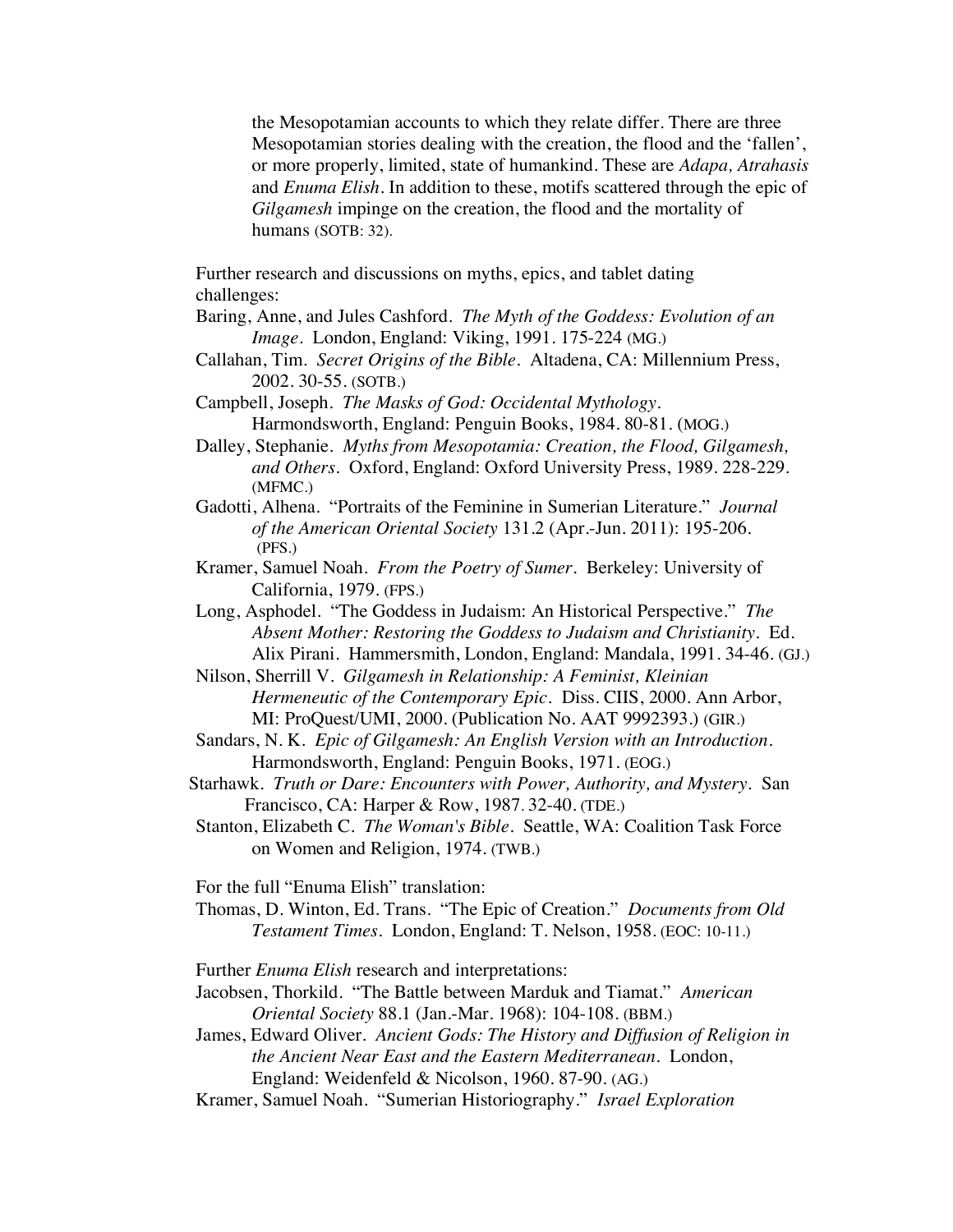*Journal* 3.4 (1953): 217-232. (KSH.)

Muss-Arnolt, W. "The Babylonian Account of Creation." *Biblical World* 3.1 (Jan. 1894): 17-27. (BAC.)

Pritchard, James Bennett. *The Ancient Near East; An Anthology of Texts and Pictures*. Princeton, NJ: Princeton University Press, 1958. 60-72. (ANE.)

Puhvel, Jaan. *Comparative Mythology*. 1987. Baltimore, MD: Johns Hopkins University Press, 1993. 21-32. (CM.)

Further Sumerian research: 5000-4900, Inanna in Uruk, Mesopotamia; 2300, Sumerian Transitions; 1650, Hurrians and Goddess Tiamat; and 587-500, Demise of Sumerian and Babylonian Goddesses. (RGS.)

Further research on Vinca – Tisza sacred script and symbols: 5400-3200, Ancient Aphrodite: Chalcolithic or Copper Age; 5300-4300, Climactic Phase and Script in Old Europe; 5000-4900, Inanna, Uruk, and Mesopotamia; 3400-2900, Mesopotamian Writing from the Protoliterate Period; 3100-2600, Proto Bronze Age Crete, Writing and Heroes; 3000-2000, Anatolia; 3000, First Dynasty, Egypt; 2300, Sumerian Transitions; 2000-1450, Middle Bronze Age Crete; 2000, Asherah; 1900-1800, Dawning of the African Alphabet and Egyptian Aniconic Goddess Triangle; 1600, Mycenaeans Dominant on Greek Mainland; 1100-800, Iron Age; 1100-800, Mediterranean Dark Ages; and 500-400, Classical Greek Era and Leading Male Authors. (RGS.)

Further research on images of Vinca – Tisza (Central Balkan) signs and symbols, suggest Google Images using the phrase: "Jela Transylvania Neolithic sign."

Further research on mother – rite to father – right transitions: 92,000, Qafzeh or Kafzeh Cave and Ochre Symbolism; 4400-2500, Kurgan Invasions; 4400-2500, Olympus Hera; 4000-3000, Egypt, Africa, and Cathedra Goddesses; 3000-2780, Egyptian Bronze Age; 2686-2181, Old Kingdom Egypt (2600 Fifth Dynasty); 2600-1100, Late Indo-European Bronze Age; 2370-2316, Akkadian Enheduanna and Inanna's Hymns; 2300, Sumerian Transitions; 2300-2100, Edfu Egypt; 1580, Zeus; 1450-1260, Hattusa and Yazilikaya, Anatolia; 1100-800, Iron Age; 1100- 800, Mediterranean Dark Ages; 1000, Double Goddess Transition; 800-500, Archaic Greek Age; 700-550, Apollo at Delphi and Didymaion; 587-500, Demise of Sumerian and Babylonian Goddesses; 323-30, Kom Ombo Temple; 305-30, Esna Temple. (RGS.) (Also see CE entries: 325, Council of Nicaea and Goddesses and Gods; 431, Council of Ephesus and Virgin Mary, Anatolia and Virgin Mary, Anatolia; 570, Mohammed's Birth; 1207-1273, Rumi and Mother.) (RG.)

The following speaks to the theory that *mankind* is not a one size fits all. Over the centuries, there has been a historic shift to a culture and society in which half of the population (*females*) are traditionally regarded as: politically; philosophically; psychologically; professionally; theologically; spiritually; academically; scientifically; sexually; biologically etc. inferior or less than the other half. (MHE: 150.)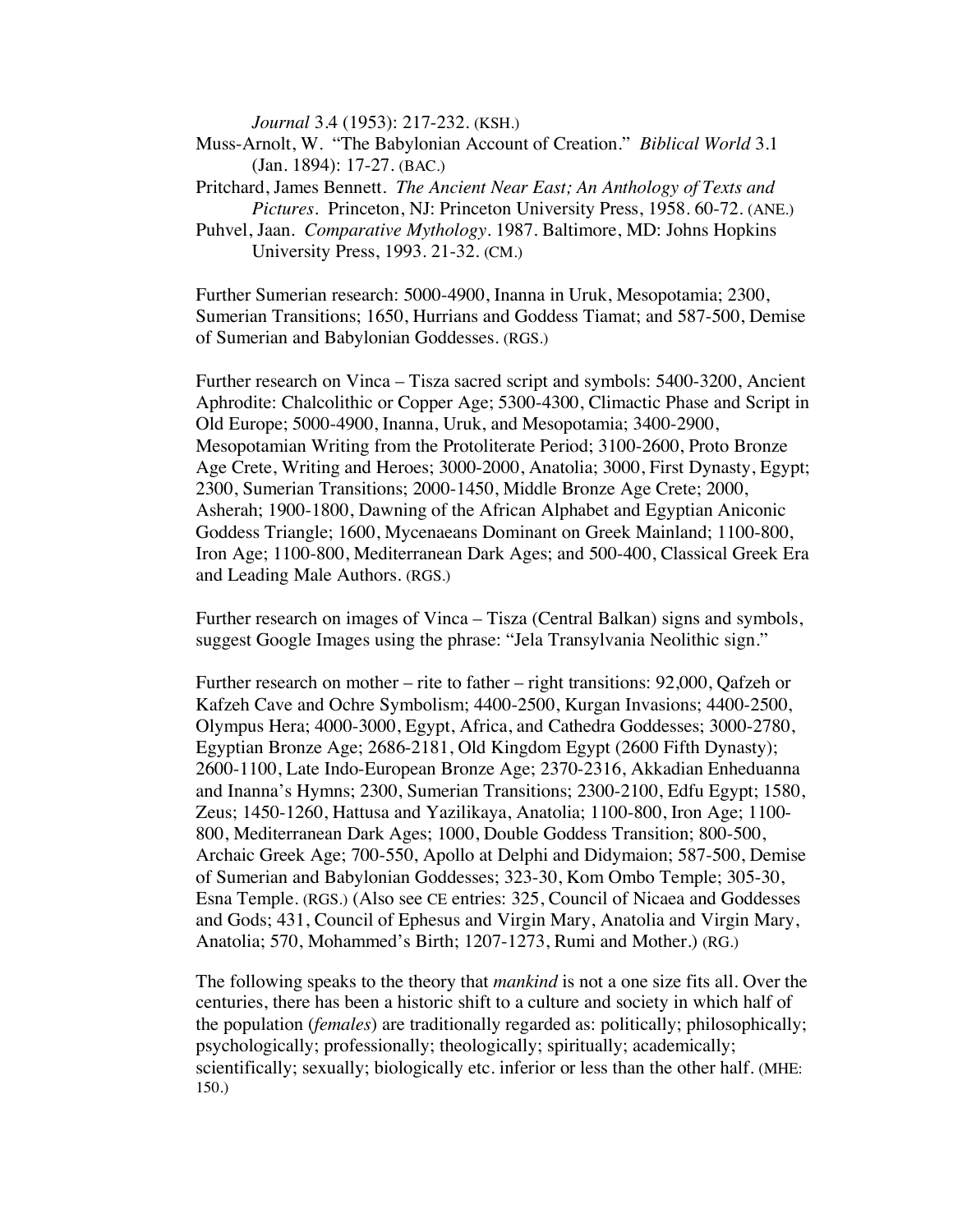The repercussions of this shift in the symbolic plane can be seen NOT only in the division of male gods from female gods, but also in the separation of sky from earth, of mind from body, of spirituality from sexuality. Incorporated into the mainstream of Greek thought and later crystallized in the philosophical writings of Plato, these ideas then pass via Neoplatonism into Christian theology and contribute to the symbolic worldview, which is still dominant in western [global] society today. From this early Greek Geometric period onwards, European culture ceases to offer the imaginative vocabulary for any human being, female or male, to experience themselves as whole and undivide**d (**MHE: 150).

This hierarchical dis-order is discussed at length throughout *Re-Genesis* including BCE entries: 4400-2500, Olympus Hera; 3100-2600, Proto Bronze Age Crete, Writing, and Heroes; 3000-1450, Gournia; 2500, Inanna, Holder of the Me; 2400, Sumerian Women in the Akkadian Period; 2400, Lilith and Eve; 2300, Sumerian Transitions; 1750, Hammurabian Dynasty, Babylon, Ishtar, and Inanna; 1580, Zeus; 1100-800, Iron Age; 1000, Gods; 800-500, Archaic Greek Age; 587-500, Demise of Sumerian and Babylonian Goddesses; 500-400 Classical Greek Era and Leading Male Authors; 384-322, Aristotle's Theory of Rational Male Dominance; and First Century BCE-Sixth Century CE, Summary of Female Catholic Priests and Synagogue Leaders. (RGS.)

IMAGE: MAP: NEAR EAST. SLIDE LOCATION MAPS, SHEET 1, ROW 3, SLEEVE 2, SLIDE #28, BCE. IT\_MAP\_S1\_R3\_SL2\_S28.jpg SHOT ON LOCATION: METROPOLITAN MUSEUM OF ART, NY. NOTE 1: FIELDWORK PROJECT 1992-2002.

IMAGE: CAKE OR BREAD WITH PRESUMED CUNEIFORM SCRIPT: MESOPOTAMIA. PHOTO: © GSA. DESCRIPTION: PRESUMED MESOPOTAMIAN SCRIPT (CUNEIFORM) ON WHAT MAY BE CAKE OR BREAD FOR THE QUEEN OF HEAVEN, ISHTAR (INANNA).

SLIDE LOCATION NEAR EAST, SHEET 11, ROW 4, SLEEVE 1, SLIDE  $#14E$ ,  $2^{\omega}$  MIL. BCE. CU\_NEA\_S11\_R4\_SL1\_S14E.jpg

SHOT ON LOCATION: MUSÉE DU LOUVRE: PARIS, FRANCE. NOTE 1: ISHTAR BREAD/CAKE. "O ISHTAR I HAVE MADE A PREPARATION OF MILK, CAKE GRILLED BREAD AND SALT, HEAR ME AND BE KIND (VKB: 101-122; CDBL: 124)."

NOTE 2: FIELDWORK PROJECT 1980-1989.

IMAGE: ANCIENT CUNEIFORM SCRIPT: MARDUK'S TEMPLE, BABYLON. PHOTO: © GSA. DESCRIPTION: BOUNDARY STONE FROM MARDUK'S BABYLON TEMPLE INC. PROTECTIVE SPREAD EAGLE (ANZU?) ABOVE FATHER AND SON, BOTH TEMPLE PRIESTS. BABYLONIAN SCRIPT (CUNEIFORM) ATTESTS TO LAND RIGHTS AND JUDGMENTS PLUS KUDURRU CURSES. SLIDE LOCATION NEAR EAST, SHEET 11, ROW 1, SLEEVE 4, SLIDE #4, 900-800 BCE.

CU\_NEA\_S11\_R1\_SL4\_S4.jpg

SHOT ON LOCATION: BRITISH MUSEUM: LONDON, ENGLAND.